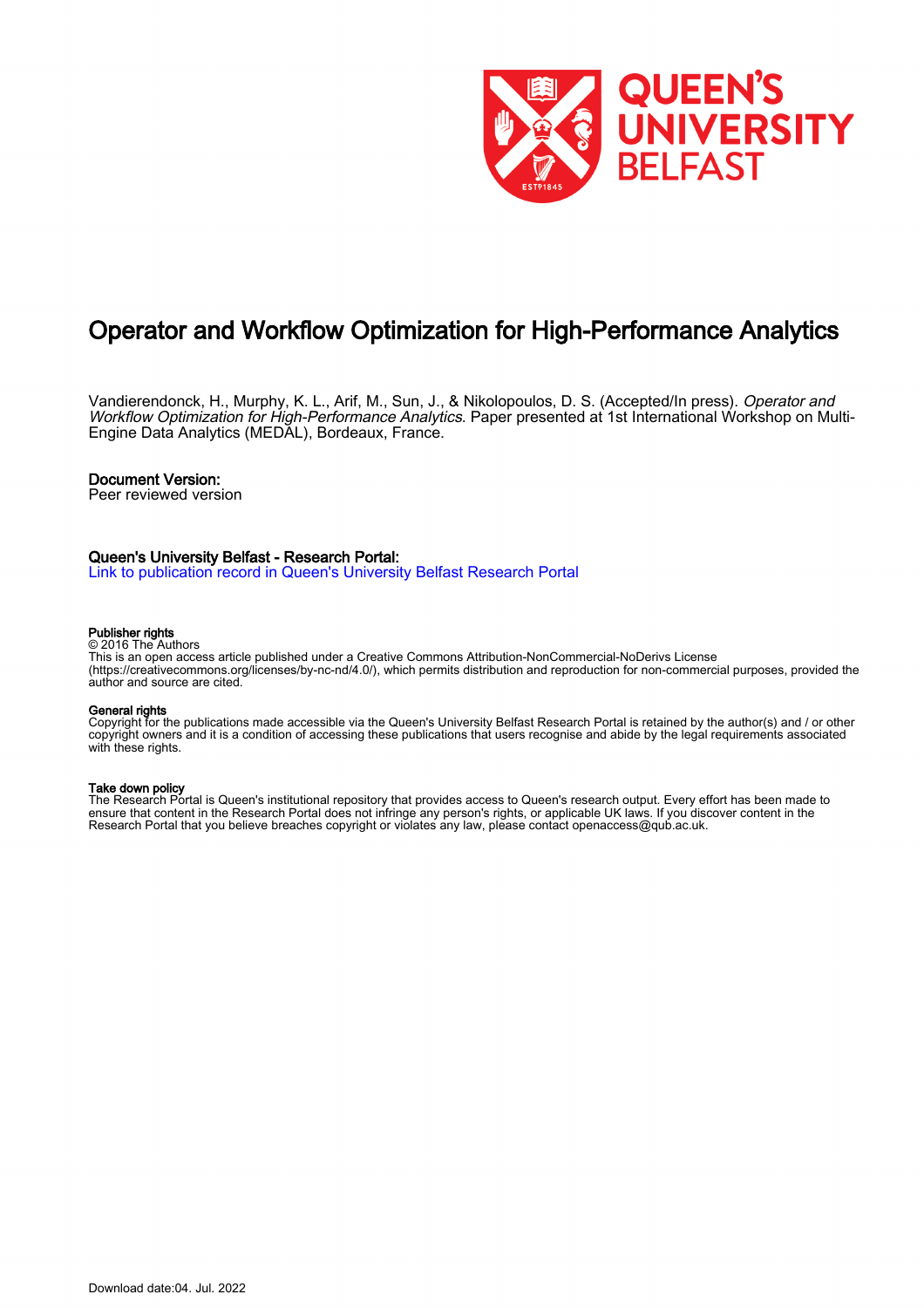# **Operator and Workflow Optimization for High-Performance Analytics**

Hans Vandierendonck, Karen L. Murphy, Mahwish Arif, Jiawen Sun and Dimitrios S. Nikolopoulos *∗*

Queen's University Belfast Belfast, United Kingdom {h.vandierendonck,k.l.murphy,m.arif,jsun03,d.nikolopoulos}@qub.ac.uk

## ABSTRACT

We make a case for studying the impact of intra-node parallelism on the performance of data analytics. We identify four performance optimizations that are enabled by an increasing number of processing cores on a chip. We discuss the performance impact of these opimizations on two analytics operators and we identify how these optimizations affect each another.

# Keywords

Data analytics; high-performance analytics; intra-node parallelism

# 1. INTRODUCTION

In the era of *big data*, data analytics represent an increasing fraction of the processing cycles spent in data centres. While in classical data mangement and analytics, operators could be described within the bounds of the SQL domainspecific language, this is no longer the case with data analytics for big data. In big data, the operators are diverse, as is the data they are operating on, and can involve any algorithm to transform, classify or structure the data at hand. As the structure of the data and the associated operators are ill-defined, so is the scope of data analytics operators.

In order to achieve low processing times, operators require careful design and must be highly optimized. Where efficient SQL statements may, to a large extent, be written by domain experts and automatically optimized, this is definitely not the case for analytics operators. Moreover, optimization of

*MEDAL '16* March 15, 2016, Bordeaux, France

the operators is often counter-intuitive as it involves sparse data sets, which are less deeply covered in text books and as such less familiar to developers. Pitfalls exist that tend to make algorithms on sparse data sets memory-bound where they could be more efficient and compute-bound. As such, libraries with high-performance implementations of common operators are provided [3, 6, 13].

While individual operators are commonly provided by various libraries, a useful computation typically requires a workflow that links together multiple operators. Very often, these operators communicate through data stored on disk, which induces redundant ope[rat](#page-4-0)i[o](#page-4-1)n[s,](#page-4-2) such as I/O, involving disk access, parsing and data conversions. An alternative solution is to create single binaries that encapsulate a complex workflow [14]. Such a solution has the potential of significantly higher processing rates by avoiding unnessecary I/O.

This paper presents techniques for optimizing operators and workflows in order to achieve high-performance analytics. Within this area, we identify and characterize four widely ap[plic](#page-4-3)able optimisations. 1. Assuming (highly) parallel nodes (Moore's Law predicts that all future nodes will be increasingly more parallel), we demonstrate that utilizing parallelism within operators is extremely important to improve performance. The motivation behind using parallelism are the observations that (i) parallelism allows to hide I/O latencies, and (ii) many analytics problems are compute-bound rather than I/O-bound, an observation that goes against intuition [2, 11].

2. Input and output contribute to a large proportion of the execution time due to the size of data sets and the potentially low amount of computation performed per byte transferred. I/O operations benefit, however, also from intranode parallelism, allow[in](#page-4-4)[g on](#page-4-5) the one hand to read independent files concurrently, and on the other hand overlapping data processing with disk and network access latency.

3. While big data frameworks often steer towards dumping intermediate data sets to disk, the overhead of I/O and storing intermediate data sets are significant. This overhead can be avoided by fusing operators in workflows into single executable images and by feeding the data from one operator to the next.

4. The choice of internal data structures used in analytics operators is determining for the performance of the operator. We demonstrate a 3.4 fold speedup by interchanging one standardized data structure for another. However, this result depends also on the degree of intra-node parallelism utilized. As such the optimization problem is non-trivial.

*<sup>∗</sup>*This work is supported by the European Community's Seventh Framework Programme (FP7/2007- 2013) under the ASAP project, grant agreement no. 619706, and by the United Kingdom EPSRC under grant agreement EP/L027402/1. Supporting data are openly available at http://dx.doi.org/10.17034/ fdcd81c1-7c89-402e-95ab-951cecfc8af7.

*<sup>⃝</sup>*c 2016, Copyright is with the authors. Published in the Workshop Proceedings of the EDBT/ICDT 2016 Joint Conference (March 15, 2016, Bordeaux, France) on CEUR-WS.org (ISSN 1613-0073). Distribution of this paper is permitted under the terms of the Creative Commons license CC $b$ <sub>v-nc-nd</sub> 4.0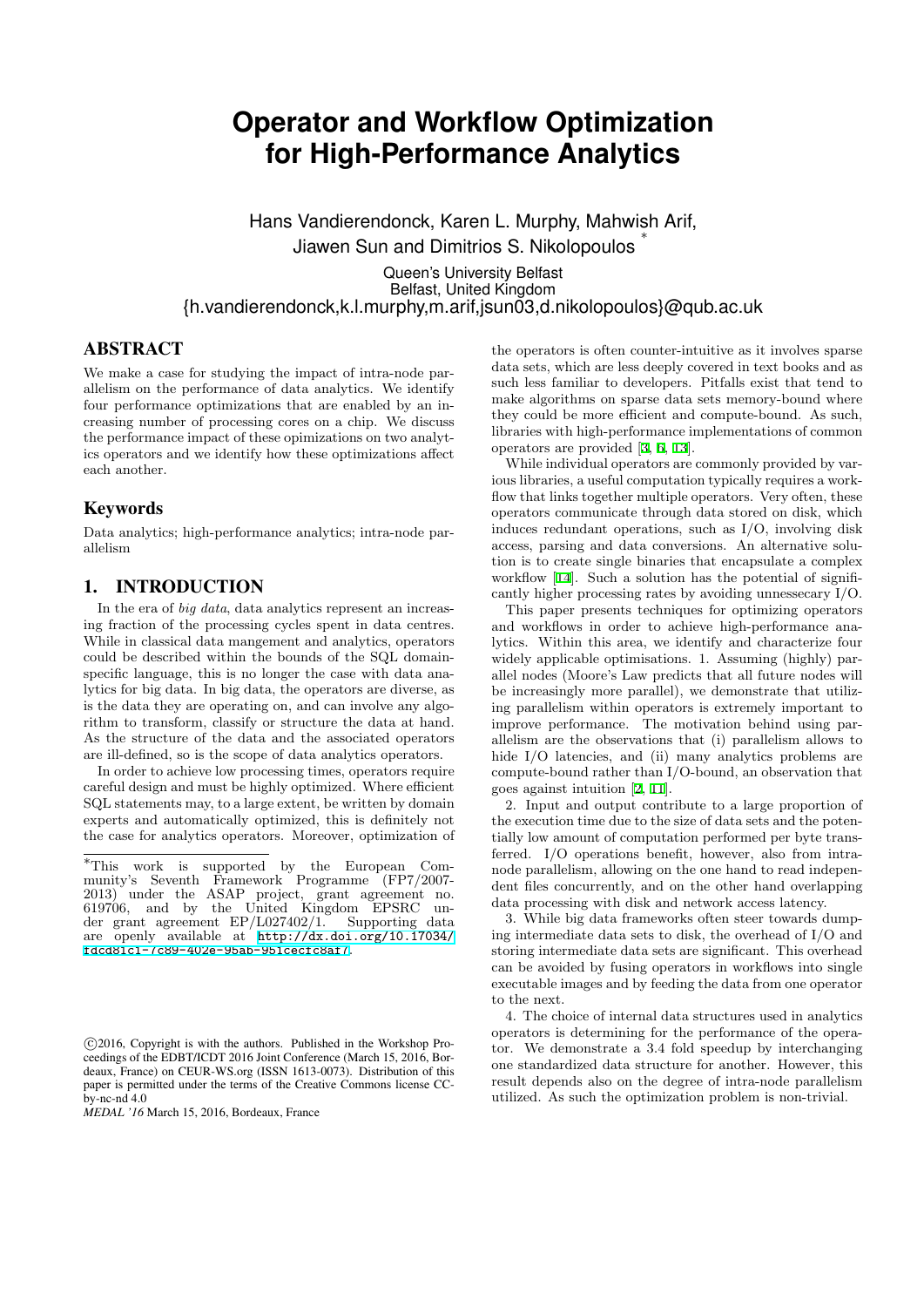<span id="page-2-0"></span>**Table 1: Data set description.**

| Input         | Documents   Bytes |          | Distinct words |
|---------------|-------------------|----------|----------------|
| Mix           | 23432             | 62.8 MB  | 184743         |
| NSF Abstracts | 101483            | 310.9 MB | 267914         |

The goal of this paper is to demonstrate the importance of these considerations for implementing analytics queries. The remainder of this paper is structured as follows. In Section 2 we discuss our system assumptions and software environment. In Section 3 we analyse two typical operators, one text processing and one numeric operator, and characterize the impact achievable by the identified performance optimizations. In Section 4 we discuss related work.

## 2. SETUP

We start our investigation at a small scale, focusing on the activities on a single [n](#page-4-6)ode as these allow us to better understand the performance of operators and workflows.

Performing analytics on a single node is important as a single-node can be built with a large amount of working memory (up to 16 TB) and many processing cores (over a 100). Such a system could efficiently process many realworld data sets. However, we expect that our conclusions remain valid when applied to scale-out systems, as optimizing the performance of nodes in isolation is crucial to optimize the system overall.

To test the importance of the identified optimisations, we implement two analytics operators in the Cilkplus extension of C++, a programming language designed for highperformance and parallel computing at MIT, first developed over two decades ago and continuously refined since then. Cilkplus, now commercialized by Intel, supports the construction of parallel tasks through language constructs that express parallelism and vectorization (SIMDization) in an easily accessible way. In the Cilkplus model, each thread of computation is bound to a processing core. The principles utilized should apply to other languages and parallel constructs, e.g., Java streams.

We study two operators: term frequency–inverse document frequency (TF/IDF) and K-means clustering. TF/IDF extracts words from text documents and rates the importance of a word on the basis of its frequency of occurence within a specific document as well as within the whole set of documents. K-means clustering is an unsupervized classification technique that allows for the grouping of similar data items described as numeric vectors.

# 3. ANALYSIS

#### 3.1 Intra-Node Parallelism

Many problems in data mining are trivially compute-bound, especially learning algorithms using neural networks, support vector machines and the like, which utilize computationally demanding hyperbolic functions and can require many iterations to train the model. It should go without saying that algorithms like these can be accelerated using high degrees of intra-node parallelism.

K-means clustering is perhaps one of the cheapest unsupervized learning algorithms. As such, we will use Kmeans clustering to demonstrate that data analytics operations benefit from intra-node parallelism. Figure 1 shows the



**Figure 1: Self-relative performance scalability of the K-Means operator.**

self-relative speedup of the K-means clustering algorithm on our two datasets (Table 1). We use the algorithm to assign documents to one of 8 clusters based on their normalized TF/IDF scores.

The self-relative speedup shows how much performance is improved by utilizing multiple CPU cores. The speedup obtained is sensitive to [th](#page-2-0)e data set operated on: The *NSF Abstracts* data set has about 100,000 documents and is sped up nearly 8 times using intra-node parallelism. The *Mix* data set has around 23,000 documents, which is sufficient only for a 2.5 x speedup. This effect is easily explained by the parallel loops in K-means clustering, which are all loops iterating over the documents. As the number of documents grows, so does the parallel scalability.

The execution time of our implementation is furthermore short in comparison to other implementations. We compared the execution time of our K-means clustering implementation against WEKA [3] (version 3.6.13). Using the "SimpleKMeans" algorithm, a single-threaded K-Means algorithm, on the same data sets requires over 2 hours, after which we aborted the execution. In contrast, executing our implementation sequentially required 3.3s and 40.9s for the *Mix* and *NSF Abstracts* da[ta](#page-4-0) sets respectively. Note that while we did not see the execution of WEKA through to the end, we have verified that our WEKA installation works correctly on small data sets.

While our implementation is significantly faster than WEKA, this is not automatic. Several key optimisations were required to achieve the performance of our algorithm: (i) Using sparse vectors to represent inherently sparse data. (ii) Recycling data structures throughout the K-means iterations to avoid redundant data copies and memory pressure. E.g., we do not create new objects during the iterations of the K-means algorithm.

The conclusion of this experiment is thus that (i) intranode parallelism is an important opportunity to accelerate data analytics, especially on larger data sets; (ii) the implementation and the choice of data structures has a huge influence on execution time; (iii) parallelism can be exploited without casting the algorithms in map/reduce form.

## 3.2 Parallel Input

A code that is well-optimized and where CPU is a bottleneck can also benefit from parallelizing I/O operations. Under these circumstances, CPU utilization is high and I/O resources are underutilized, including local disk and network resources. Intra-node parallelism can thus increase the utilization of disk and network resources.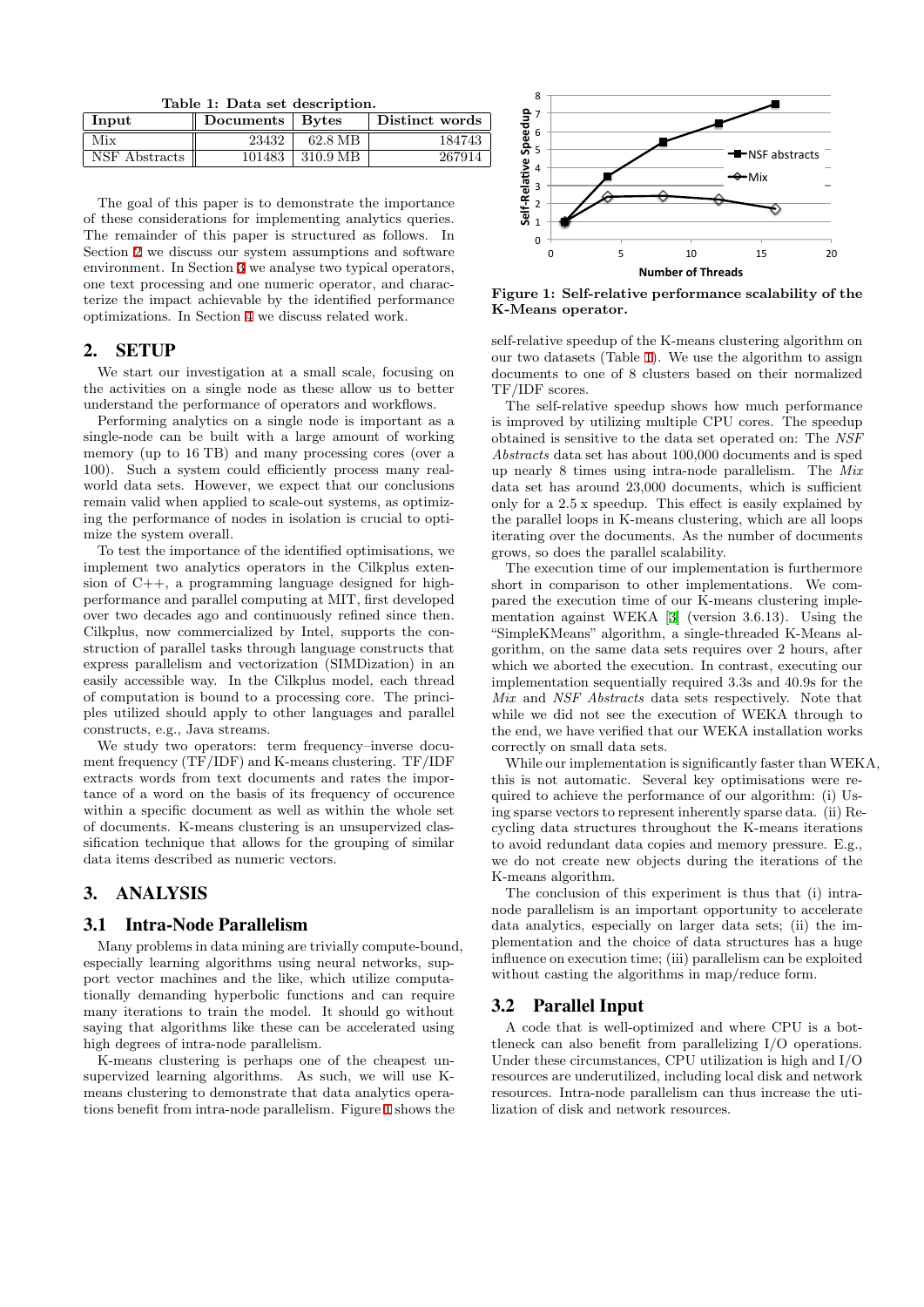

**Figure 2: Self-relative parallel scalability of the TF/IDF operator.**

In this section we study the problem of calculating the term frequency–inverse document frequency (TF/IDF) [10] property of a set of documents. Our implementation collects term frequencies (word counts) for each of the documents in the set. Moreover, a list of all unique terms across the documents is constructed. This list is annotated with the number of documents where the word occurs. In a [first](#page-4-7) phase, the per-document term frequencies and the overall term-document count properties are collected using dedicated hash tables, mapping a word to a term frequency or an overall document count. In a second phase, we calculate for each document the per-term TF/IDF score using the hash tables described above. For each document, a sparse TF/IDF vector is constructed, sorted by term IDs and written to the output file in Attribute-Relation File Format (ARFF) format [3]. The first phase can be executed in parallel for each of the documents. The main limitation to obtain speedup here is bandwidth to the storage system. The second phase is not parallelized as the ARFF format does not facilitate parallel output.

While the TF/IDF [pr](#page-4-0)oblem is mainly concerned with data input, tokenization and hash table operations, it benefits strongly from intra-node parallelism (Figure 2). It speeds up by nearly 6-fold for the *Mix* data set and by 7-fold for the *NSF Abstracts* data set. Parallelizing output is important as well. However, file formats are often designed in such a way that parallel I/O becomes hard.

#### 3.3 Workflow Fusion

As pointed out above, I/O is both costly and hard to parallelize. As such, avoiding I/O is always a good optimization. Figure 3 shows the execution time of the TF/IDF–K-Means workflow when executing the TF/IDF and K-Means operators as discrete operators that communicate by storing the intermediate TF/IDF scores on disk, versus a merged operator without storage of the intermediates. The results clearly demon[st](#page-3-0)rate that dumping data to disk has a high latency. In this experiment, the data is dumped to a local hard disk. Both the output of the TF/IDF scores and the subsequent input are executed by a single thread because the file format utilized (ARFF [3]) does not easily support parallel I/O. In contrast, transforming the data when it is stored in-memory is much faster and parallelizes well.

The presence of intra-node parallelism is an important differentiator as to whether I/O bears much overhead or not. On a singl[e-t](#page-4-0)hreaded execution, I/O increases execution time by 36.9%. On 16 threads, however, I/O makes the



**Figure 3: Execution time of the TF/IDF–K-Means workflow when executing the TF/IDF and K-Means operators as discrete steps communicating through file I/O, versus a merged operator with storage of the TF/IDF scores. Uses the** *NSF Abstracts* **input.**

<span id="page-3-0"></span>

**Figure 4: Execution time of the TF/IDF–K-Means workflow on the** *Mix* **input using a** std::unordered\_map **(u-map) or a** std::map**.**

<span id="page-3-1"></span>execution 3.84 times slower because it does not parallelize.

#### 3.4 Data Structures

Algorithms use data structures to store input, output and internal data sets, The choice of these data structures impact performance. In the case of TF/IDF, the key data structures are the dictionaries storing unique words and their frequencies. Figure 4 shows the execution time of TF/IDF– K-Means workflow on the *Mix* data set and a varying number of threads. Results for the larget *NSF Abstracts* data set are more dramatic.

The results demonstrate that the input and word-count step ("input+wc" in [F](#page-3-1)igure 4) is faster when using the  $std:map$ data structure as opposed to the std::unordered\_map data structure. The first is implemented as a red-black tree, while the latter is implemented as a hash table. Moreover, the unordered map is pre-sized to hold 4K items to minimize resizing overhead.

While reading documents and counting words is faster with a map, the subsequent data transformation step is slower using a map, especially on one thread. This follows as the input and word-count phase is write-intensive, consisting of frequent insertion of values in the dictionary. Insertion in the unordered map (a hash table) is inefficient due to (i) resize operations, which requires re-hashing all elements, (ii) memory pressure, as the array underlying the hash table